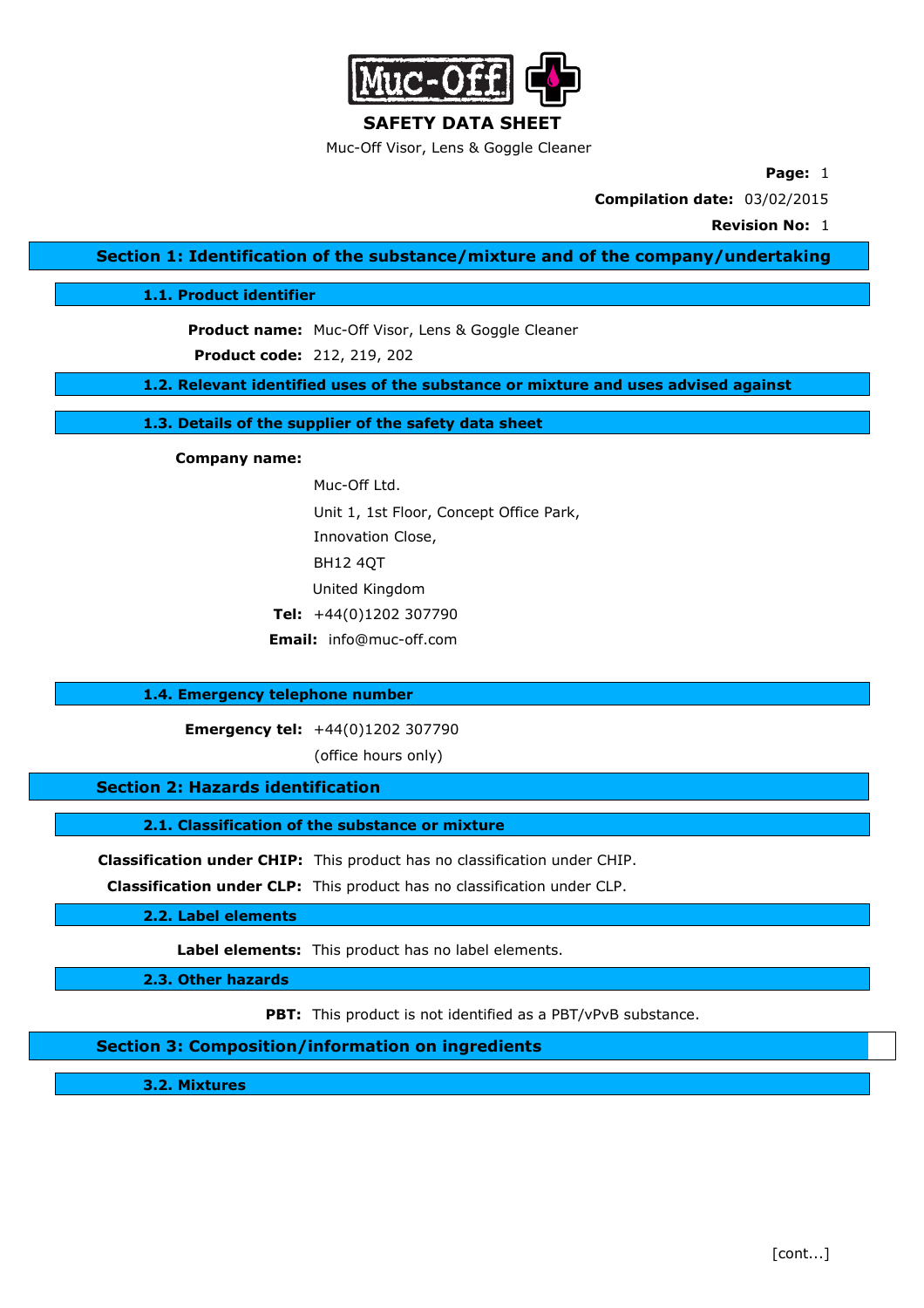Muc-Off Visor, Lens & Goggle Cleaner

**Page:** 2

## **Hazardous ingredients:**

QUATERNARY AMMONIUM COMPOUNDS

| <b>EINECS</b> | CAS            | <b>CHIP Classification</b> | <b>CLP Classification</b>                                                                | Percent  |
|---------------|----------------|----------------------------|------------------------------------------------------------------------------------------|----------|
| 264-151-6     | 63449-41<br>-2 | Xn: R21/22; C: R34; N: R50 | Acute Tox. 4: H312; Acute Tox.<br>4: H302; Skin Corr. 1B: H314;<br>Aquatic Acute 1: H400 | ${<}1\%$ |

**Section 4: First aid measures**

#### **4.1. Description of first aid measures**

**Skin contact:** Wash immediately with plenty of soap and water.

**Eye contact:** Bathe the eye with running water for 15 minutes.

**Ingestion:** Wash out mouth with water.

**Inhalation:** Move to fresh air in case of accidental inhalation of vapours.

## **4.2. Most important symptoms and effects, both acute and delayed**

**Skin contact:** There may be mild irritation at the site of contact.

**Eye contact:** There may be irritation and redness.

**Ingestion:** There may be irritation of the throat.

**Inhalation:** No symptoms.

**4.3. Indication of any immediate medical attention and special treatment needed**

**Immediate / special treatment:** Not applicable.

## **Section 5: Fire-fighting measures**

**5.1. Extinguishing media**

**Extinguishing media:** Suitable extinguishing media for the surrounding fire should be used. Use water spray to cool containers.

#### **5.2. Special hazards arising from the substance or mixture**

**Exposure hazards:** In combustion emits toxic fumes.

**5.3. Advice for fire-fighters**

**Advice for fire-fighters:** Wear self-contained breathing apparatus. Wear protective clothing to prevent contact with skin and eyes.

# **Section 6: Accidental release measures**

**6.1. Personal precautions, protective equipment and emergency procedures**

**Personal precautions:** Refer to section 8 of SDS for personal protection details. Turn leaking

containers leak-side up to prevent the escape of liquid.

**6.2. Environmental precautions**

**Environmental precautions:** Do not discharge into drains or rivers. Contain the spillage using bunding.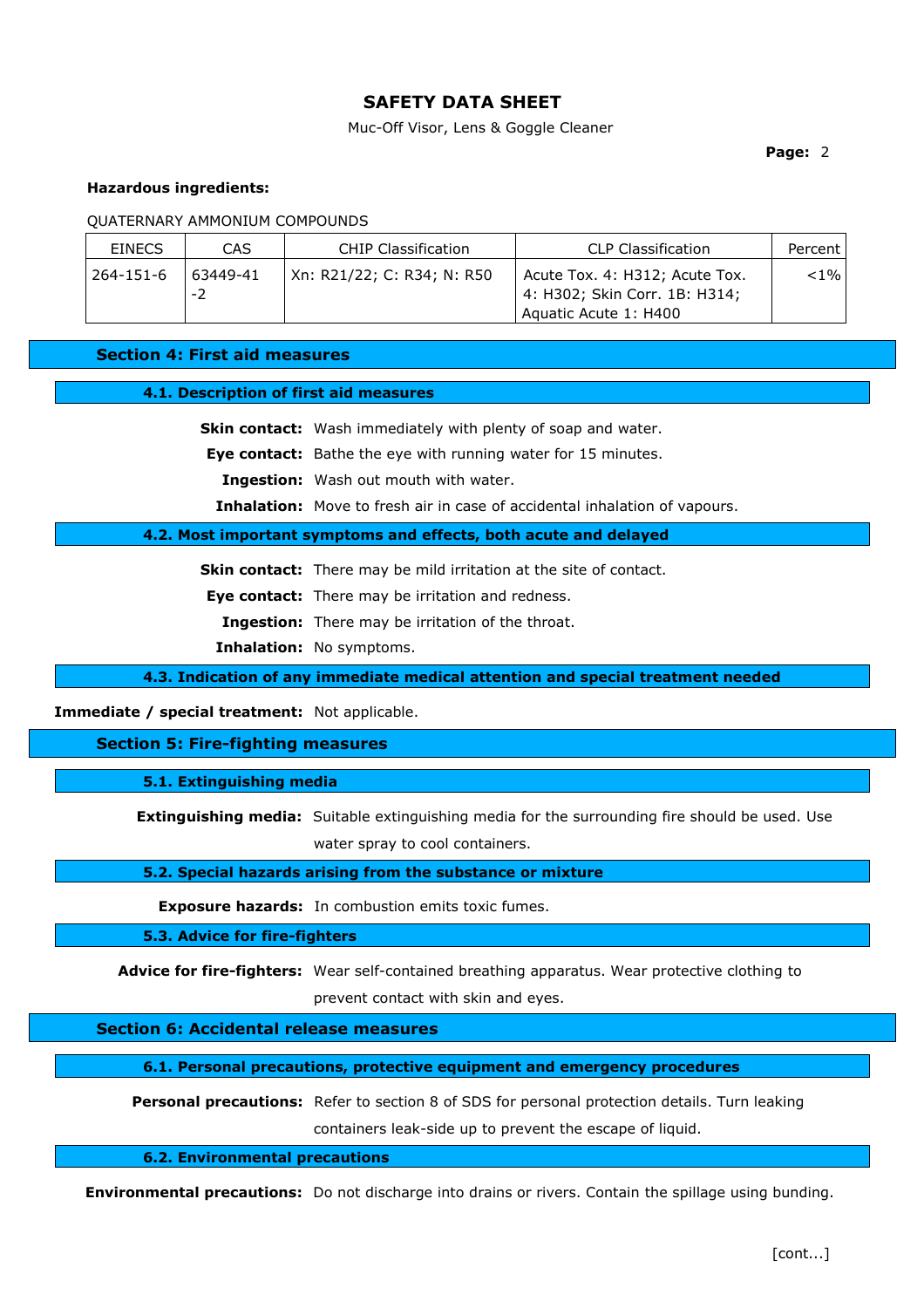Muc-Off Visor, Lens & Goggle Cleaner

# **6.3. Methods and material for containment and cleaning up**

**Clean-up procedures:** Absorb into dry earth or sand. Transfer to a closable, labelled salvage container for disposal by an appropriate method.

**6.4. Reference to other sections**

**Reference to other sections:** Refer to section 8 of SDS.

**Section 7: Handling and storage**

**7.1. Precautions for safe handling**

**Handling requirements:** Not applicable.

**7.2. Conditions for safe storage, including any incompatibilities**

**Storage conditions:** Store in cool, well ventilated area. Keep container tightly closed.

**7.3. Specific end use(s)**

**Specific end use(s):** No data available.

**Section 8: Exposure controls/personal protection**

**8.1. Control parameters**

**Workplace exposure limits:** No data available.

**DNEL/PNEC Values**

**DNEL / PNEC** No data available.

**8.2. Exposure controls**

**Respiratory protection:** Respiratory protection not required.

**Hand protection:** Protective gloves.

**Eye protection:** Safety glasses. Ensure eye bath is to hand.

**Skin protection:** Protective clothing.

# **Section 9: Physical and chemical properties**

### **9.1. Information on basic physical and chemical properties**

| <b>State:</b> Liquid                                 |                                              |                        |
|------------------------------------------------------|----------------------------------------------|------------------------|
| <b>Colour: Blue</b>                                  |                                              |                        |
|                                                      | <b>Odour: Odourless</b>                      |                        |
| <b>Evaporation rate: Slow</b>                        |                                              |                        |
|                                                      | <b>Oxidising:</b> Not applicable.            |                        |
| Solubility in water: Highly soluble                  |                                              |                        |
|                                                      | <b>Viscosity: Non-viscous</b>                |                        |
| <b>Boiling point/range °C: 100</b>                   | Melting point/range $\degree$ C: 0           |                        |
| <b>Flammability limits %: lower:</b> Not applicable. |                                              | upper: Not applicable. |
| <b>Flash point<sup>o</sup>C:</b> Not applicable.     | Part.coeff. n-octanol/water: No data availal |                        |
| Autoflammability <sup>o</sup> C: Not applicable.     | Vapour pressure: No data availal             |                        |
| <b>Relative density: 1.00</b>                        |                                              |                        |

**Melting point/range°C: 0 Part.coeff. n-octanol/water:** No data available. Vapour pressure: No data available.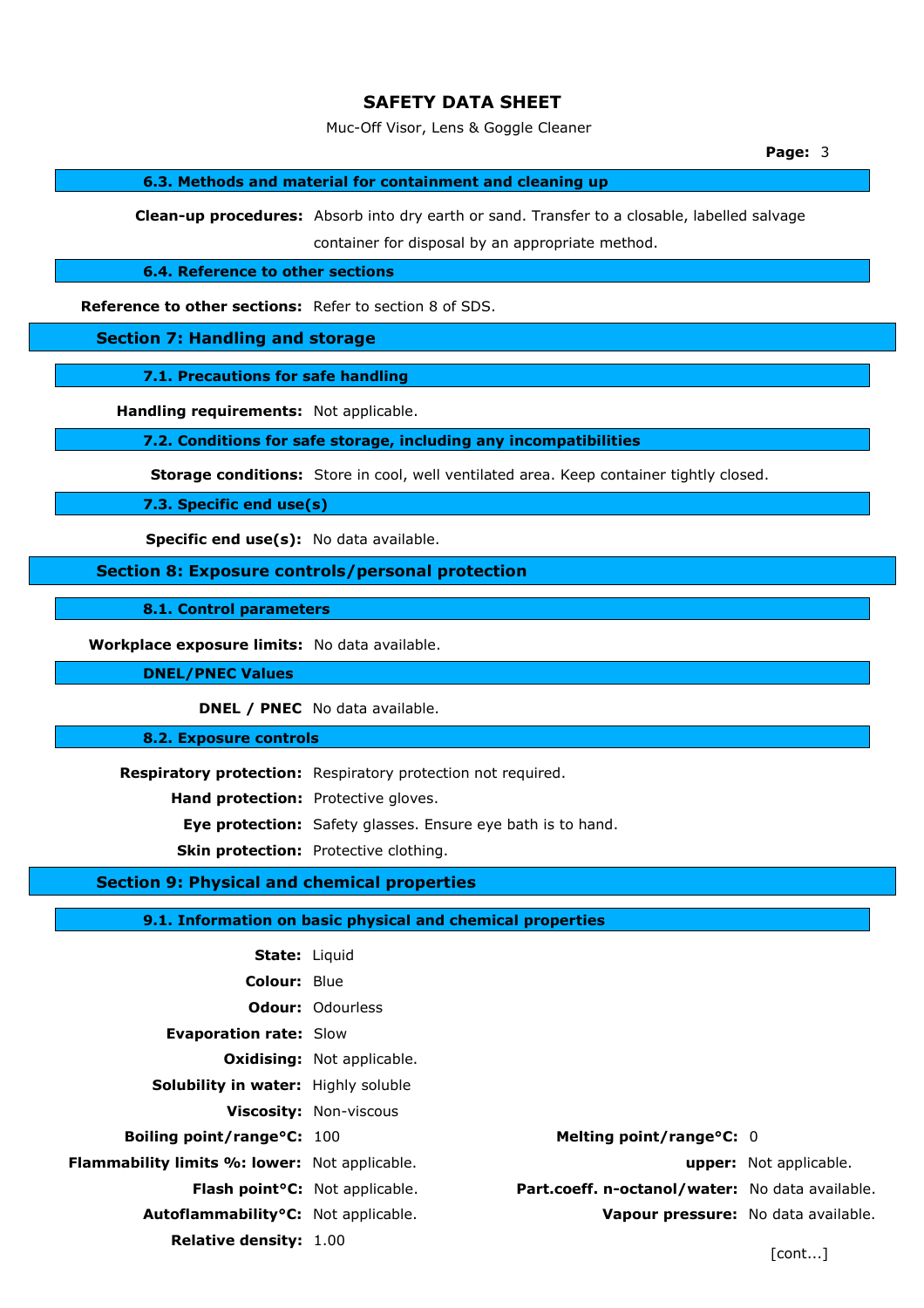Muc-Off Visor, Lens & Goggle Cleaner

**Page:** 4

**pH:** Approx. 7

**VOC g/l:** Not applicable.

**9.2. Other information**

**Other information:** No data available.

**Section 10: Stability and reactivity**

**10.1. Reactivity**

**Reactivity:** Stable under recommended transport or storage conditions.

**10.2. Chemical stability**

**Chemical stability:** Stable under normal conditions.

### **10.3. Possibility of hazardous reactions**

**Hazardous reactions:** Hazardous reactions will not occur under normal transport or storage

conditions. Decomposition may occur on exposure to conditions or materials listed below.

**10.4. Conditions to avoid**

**Conditions to avoid:** Heat.

**10.5. Incompatible materials**

**Materials to avoid:** Strong oxidising agents. Strong acids.

**10.6. Hazardous decomposition products**

**Haz. decomp. products:** In combustion emits toxic fumes.

**Section 11: Toxicological information**

**11.1. Information on toxicological effects**

## **Hazardous ingredients:**

#### **QUATERNARY AMMONIUM COMPOUNDS**

| <b>DERMAL</b> | <b>RAT</b> | LD50 | 1560      | mg/kg |
|---------------|------------|------|-----------|-------|
| ' ORAL        | <b>RAT</b> | LD50 | 705<br>ラン | mg/kg |

**Toxicity values:** No data available.

#### **Symptoms / routes of exposure**

**Skin contact:** There may be mild irritation at the site of contact.

**Eye contact:** There may be irritation and redness.

**Ingestion:** There may be irritation of the throat.

**Inhalation:** No symptoms.

## **Section 12: Ecological information**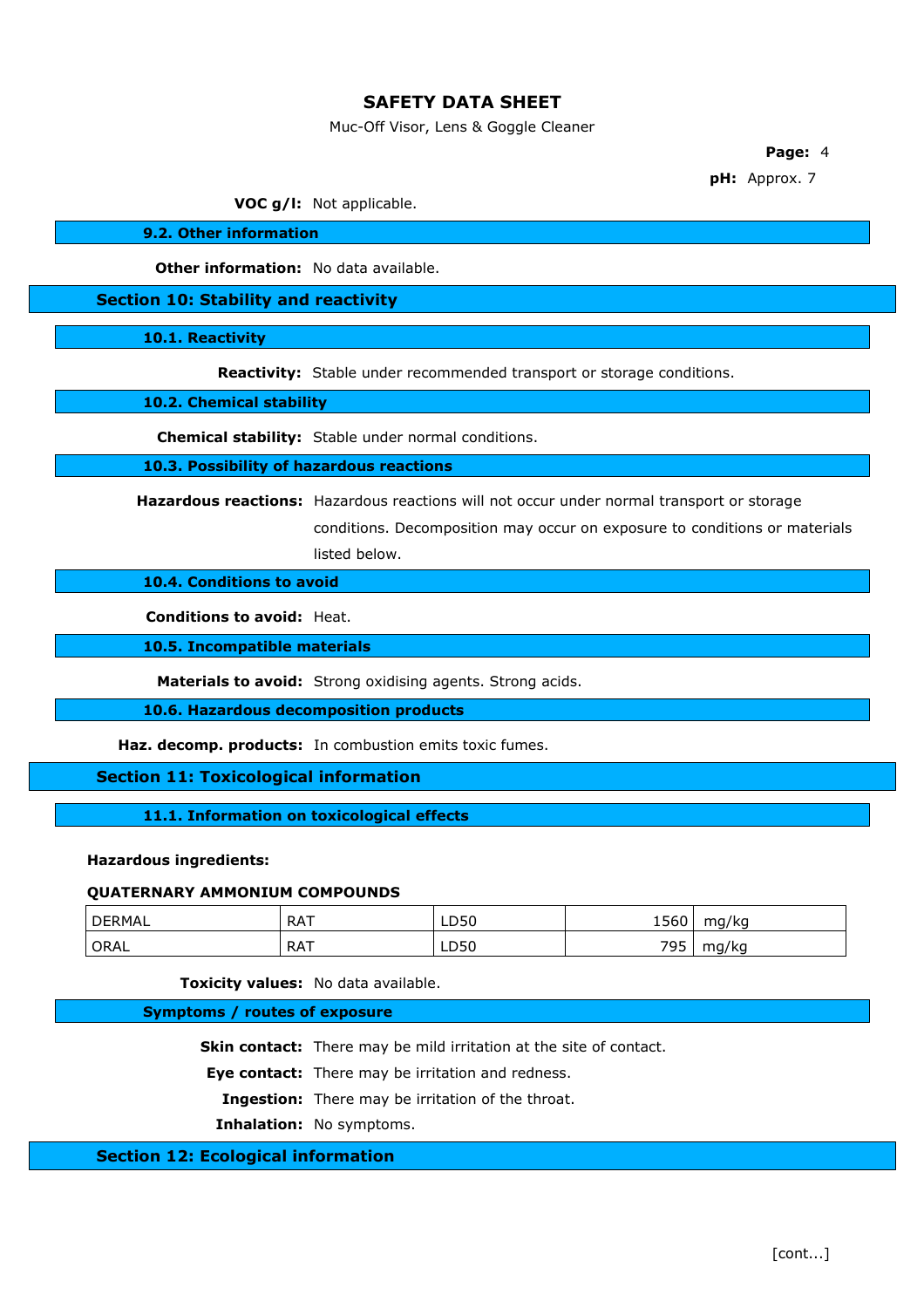Muc-Off Visor, Lens & Goggle Cleaner

**Page:** 5

## **12.1. Toxicity**

#### **Hazardous ingredients:**

#### **QUATERNARY AMMONIUM COMPOUNDS**

| ' DAPHNIA                              | 48H EC50  | 0.03 | mg/l          |
|----------------------------------------|-----------|------|---------------|
| GREEN ALGA (Selenastrum capricornutum) | 96H ErC50 |      | $0.06$   mg/l |
| RAINBOW TROUT (Oncorhynchus mykiss)    | 96H LC50  |      | mg/l          |

#### **12.2. Persistence and degradability**

**Persistence and degradability:** The surfactant(s) contained in this preparation complies (comply) with the Biodegradability criteria as laid down in Regulation (EC) No.648/2004 on detergents, (or are undergoing testing to obtain a derogation within the terms of the directive). Data to support this assertion are held at the disposal of the competent authorities of the Member States and will be made available to them, at their direct request or at the request of a detergent manufacturer.

## **12.3. Bioaccumulative potential**

**Bioaccumulative potential:** No bioaccumulation potential.

**12.4. Mobility in soil**

**Mobility:** Readily absorbed into soil.

**12.5. Results of PBT and vPvB assessment**

**PBT identification:** This product is not identified as a PBT/vPvB substance.

**12.6. Other adverse effects**

**Other adverse effects:** Negligible ecotoxicity.

#### **Section 13: Disposal considerations**

#### **13.1. Waste treatment methods**

**NB:** The user's attention is drawn to the possible existence of regional or national regulations regarding disposal.

## **Section 14: Transport information**

**Transport class:** This product does not require a classification for transport.

## **Section 15: Regulatory information**

**15.1. Safety, health and environmental regulations/legislation specific for the substance or mixture**

**15.2. Chemical Safety Assessment**

**Section 16: Other information**